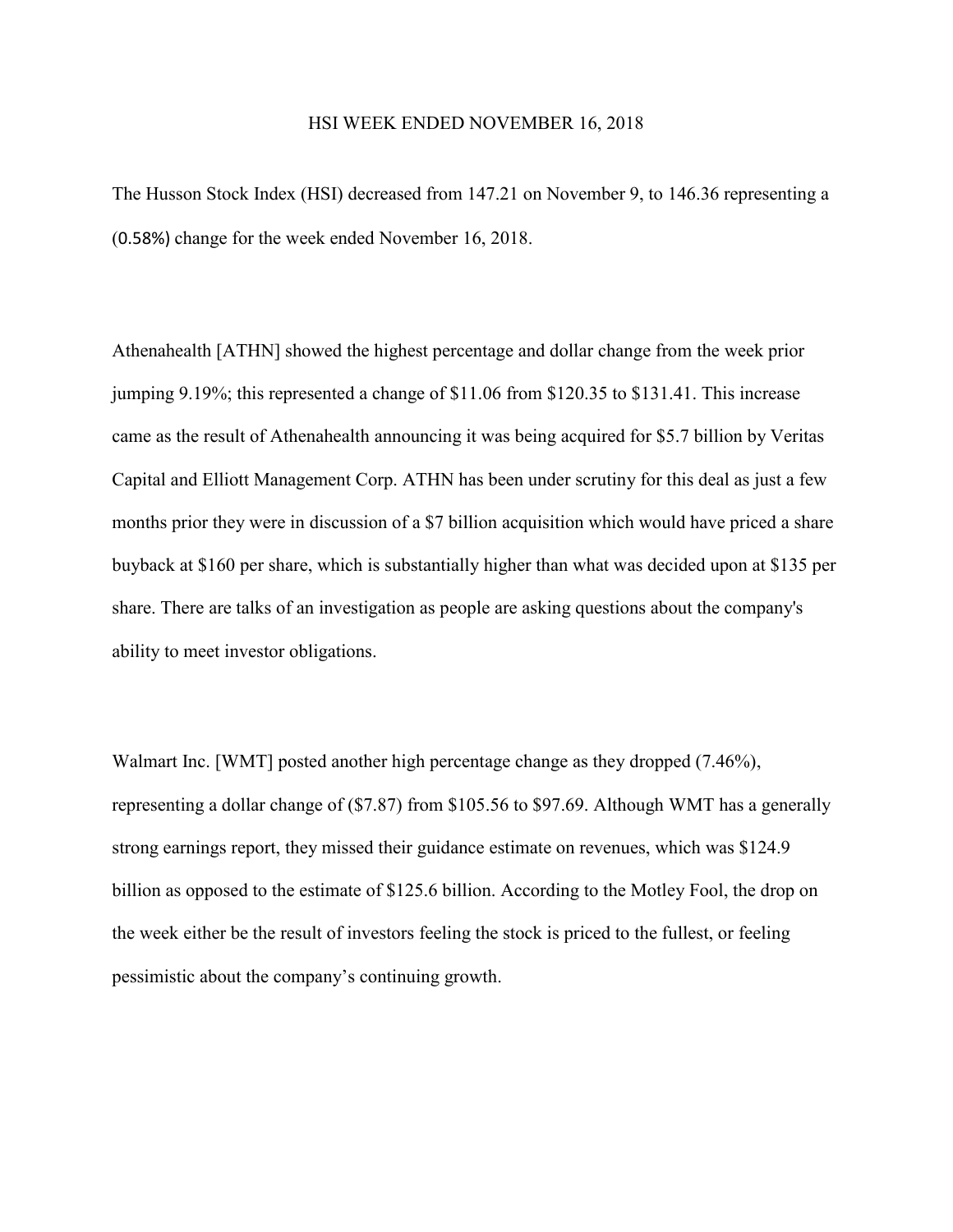Lastly, another high dollar change for the week came from the Home Depot [HD] which posted a decrease of (\$8.97) from \$185.99 to \$177.02, representing a 4.82% decrease. Following a rather lackluster Q3 earnings report and subsequent drop in share price the week prior to this one, the stock continued to fall as Elizabeth Suzuki, an analyst for the Bank of America, reduced her rating from Buy to Neutral, and lowered her price target to \$195 from \$219.

The HSI was developed by Marie Kenney, while a student at Husson University, in consultation with Associate Professor J. Douglas Wellington. The index is currently being tracked and analyzed by Husson student Dominick Lizotte. The HSI tracks and analyzes 29 companies that are considered to have an effect on the Maine economy. These companies are either based in Maine or have an influence on the Maine economy through employment, and overall presence in the State. This price-weighted index offers a numerical break down of Maine's economy to help provide a better understanding of Maine's economy. The analysis looks into the events of the week and tries to explain significant changes in the stock prices of the companies that comprise the Husson Stock Index.

## References

Court, E. (2018, November 13). After brawl with activist investor Elliott, Athenahealth is selling for a lower price. Retrieved from [https://www.marketwatch.com/story/after-brawl-with-activist](https://www.marketwatch.com/story/after-brawl-with-activist-investor-elliott-athenahealth-is-selling-for-a-lower-price-2018-11-12)[investor-elliott-athenahealth-is-selling-for-a-lower-price-2018-11-12](https://www.marketwatch.com/story/after-brawl-with-activist-investor-elliott-athenahealth-is-selling-for-a-lower-price-2018-11-12)